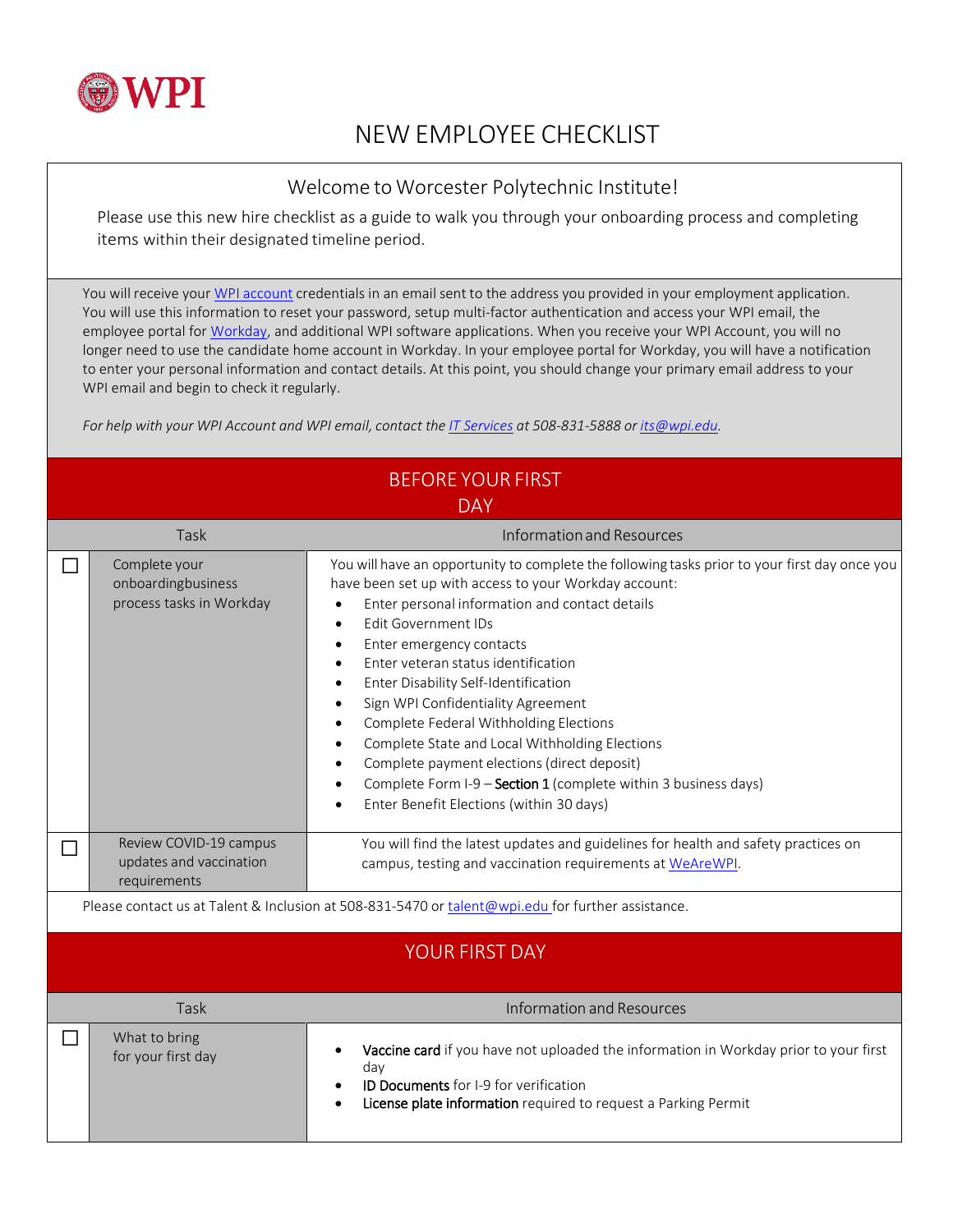|        | Enter COVID-19<br>Vaccine Info and<br>Employee Work<br><b>Status</b> | Enter your vaccine information and upload a picture of your vaccine card into Workday<br>upon receiving Workday account access. If you have any difficulty uploading your<br>vaccine card in Workday, please bring your vaccine card on your first day.<br>Enter your worker status (hybrid, remote, or in person).<br>$\bullet$                                                                                                                                                                                                                                                                                                                                                           |
|--------|----------------------------------------------------------------------|--------------------------------------------------------------------------------------------------------------------------------------------------------------------------------------------------------------------------------------------------------------------------------------------------------------------------------------------------------------------------------------------------------------------------------------------------------------------------------------------------------------------------------------------------------------------------------------------------------------------------------------------------------------------------------------------|
|        | Complete your I-<br><b>9verification</b>                             | Present I-9 Supporting Information (complete within 3 business days of your start<br>$\bullet$<br>date during orientation or in person at Talent & Inclusion Office, located in Boynton<br>Hall, 2 <sup>nd</sup> floor).<br>Documents that are acceptable to provide employment authorization may be<br>found at:www.uscis.gov/i-9-central/acceptable-documents/list-documents/form-i-9-<br>acceptable-documents<br>DOCUMENTS THAT DEMONSTRATE YOUR IDENTITY and YOUR ELIGIBILITY to work in the<br>United States to meet legal requirements of the Immigration and Reform Control Act<br>MUST be presented during orientation with Talent & Inclusion within three days of<br>employment. |
| $\Box$ | <b>New</b><br>employee<br>orientation                                | If you are a benefit-eligible employee, you will be automatically scheduled to<br>attend a new employee orientation during your first day of employment. A<br>confirmation will be sent to your WPI email address or personal email address.<br>If you do not receive the email prior to your first day, please contact Talent &<br>Inclusion at 508-831-5470.<br>New employee orientation provides an introduction to WPI and important<br>information about its history and culture; policies and procedures; services and<br>resources available to employees; workplace protection; health, retirement, and<br>voluntary benefits; and more.                                           |
| $\Box$ | Technology<br>Orientation                                            | New employee orientation will include technology orientation to provide overview on<br>information security, setting up your WPI credentials, WPI applications and support as well as<br>mail and calendars, and access to Workday and Microsoft teams. You can find more<br>information on the WPI Hub for new employee resources.                                                                                                                                                                                                                                                                                                                                                        |
| ΙI     | Request for new WPI<br><b>IDcard</b>                                 | Once your account is active and your employee ID is provided by IT Services, please follow<br>instructions and submit request to ID Services office at idoffice@wpi.edu.                                                                                                                                                                                                                                                                                                                                                                                                                                                                                                                   |
|        | Obtain your<br>parking permit (if<br>applicable)                     | You can apply for a no-cost employee parking permit with the WPI Police Department<br>by submitting your request through the WPI Police Parking Portal. You will need to<br>know your vehicle information including license plate number to apply for a parking<br>permit.<br>*Please note you cannot apply for parking permit prior to your first day.                                                                                                                                                                                                                                                                                                                                    |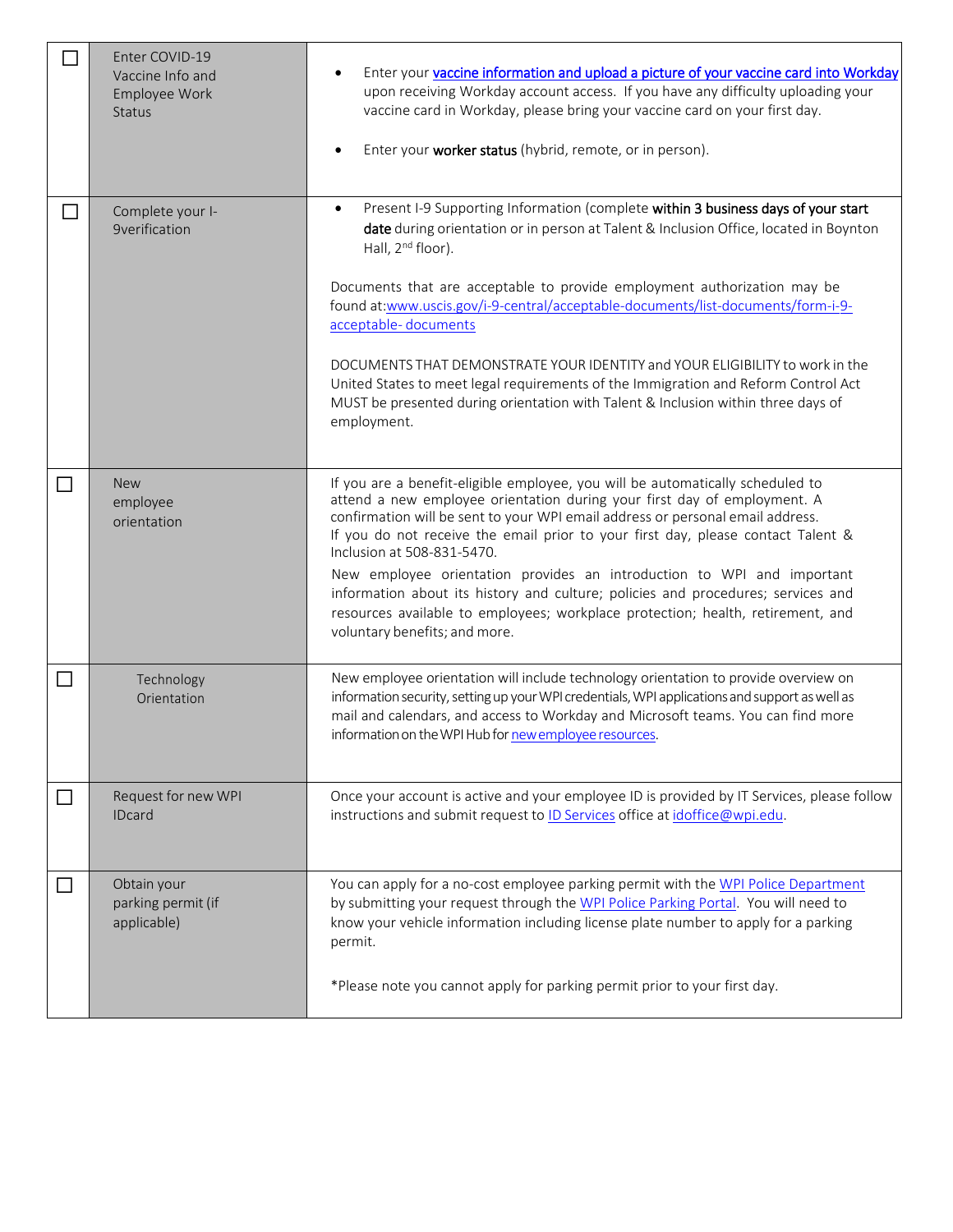| <b>DURING YOUR FIRST</b><br><b>WEEK</b>    |                                                           |                                                                                                                                                                                                                                                                                                                                                                             |  |  |
|--------------------------------------------|-----------------------------------------------------------|-----------------------------------------------------------------------------------------------------------------------------------------------------------------------------------------------------------------------------------------------------------------------------------------------------------------------------------------------------------------------------|--|--|
|                                            | Review Employee<br><b>Benefits and Policies</b><br>Manual | You can find our <i>employee handbook</i> on the Talent & Inclusion website for details on<br>employment guidelines.                                                                                                                                                                                                                                                        |  |  |
|                                            | Register for WPI's emergency<br>communication             | Learn more about WPI Alert System to sign up for WPI Alerts.                                                                                                                                                                                                                                                                                                                |  |  |
|                                            | Initialize voicemail for campus<br>phone extension        | Instructions are available at https://hub.wpi.edu/article/105/voicemail-initialization                                                                                                                                                                                                                                                                                      |  |  |
|                                            | View Workday New Employee<br>Checklist                    | You can review Workday Checklist for New Employees on the WPI Hub. For additional<br>training, please contact workday@wpi.edu.                                                                                                                                                                                                                                              |  |  |
| $\Box$                                     | Website Access & Drupal<br>Training                       | If you will need to edit your office/department's website or add events and<br>announcements, please have your department head complete the Drupal<br>Authorization form: https://fs28.formsite.com/webteamwpiedu/drupal-<br>access/index.html<br>Drupal Training Monthly training classes are offered to show you how to edit<br>your office/department website in Drupal: |  |  |
|                                            |                                                           | https://www.wpi.edu/+drupaltraining                                                                                                                                                                                                                                                                                                                                         |  |  |
| <b>WITHIN YOUR FIRST 30</b><br><b>DAYS</b> |                                                           |                                                                                                                                                                                                                                                                                                                                                                             |  |  |
|                                            |                                                           |                                                                                                                                                                                                                                                                                                                                                                             |  |  |
|                                            | Task                                                      | Information and Resources                                                                                                                                                                                                                                                                                                                                                   |  |  |
|                                            | <b>Review WPI Policies</b>                                | You can review the list of WPI Policies that protects the integrity of our mission,<br>reputation and operations; promote compliance with laws and regulations; and<br>support the management of institutional risks.<br>Review WPI's Remote and Flexible (FlexWork) Work Policy for updates and<br>procedures.                                                             |  |  |
|                                            | Meet with Your Supervisor                                 | You and your supervisor should begin your department-level orientation to help you<br>complete your final onboarding steps.                                                                                                                                                                                                                                                 |  |  |
|                                            |                                                           | Your supervisor will review department practices and procedures for:<br>Performance expectations<br>Office/desk supplies<br>$\bullet$<br>Safety & emergency procedures<br>Building/office access<br>$\bullet$<br><b>Business cards</b><br>Time Off procedures<br>$\bullet$<br>Relevant work policies<br>$\bullet$<br>Office culture                                         |  |  |